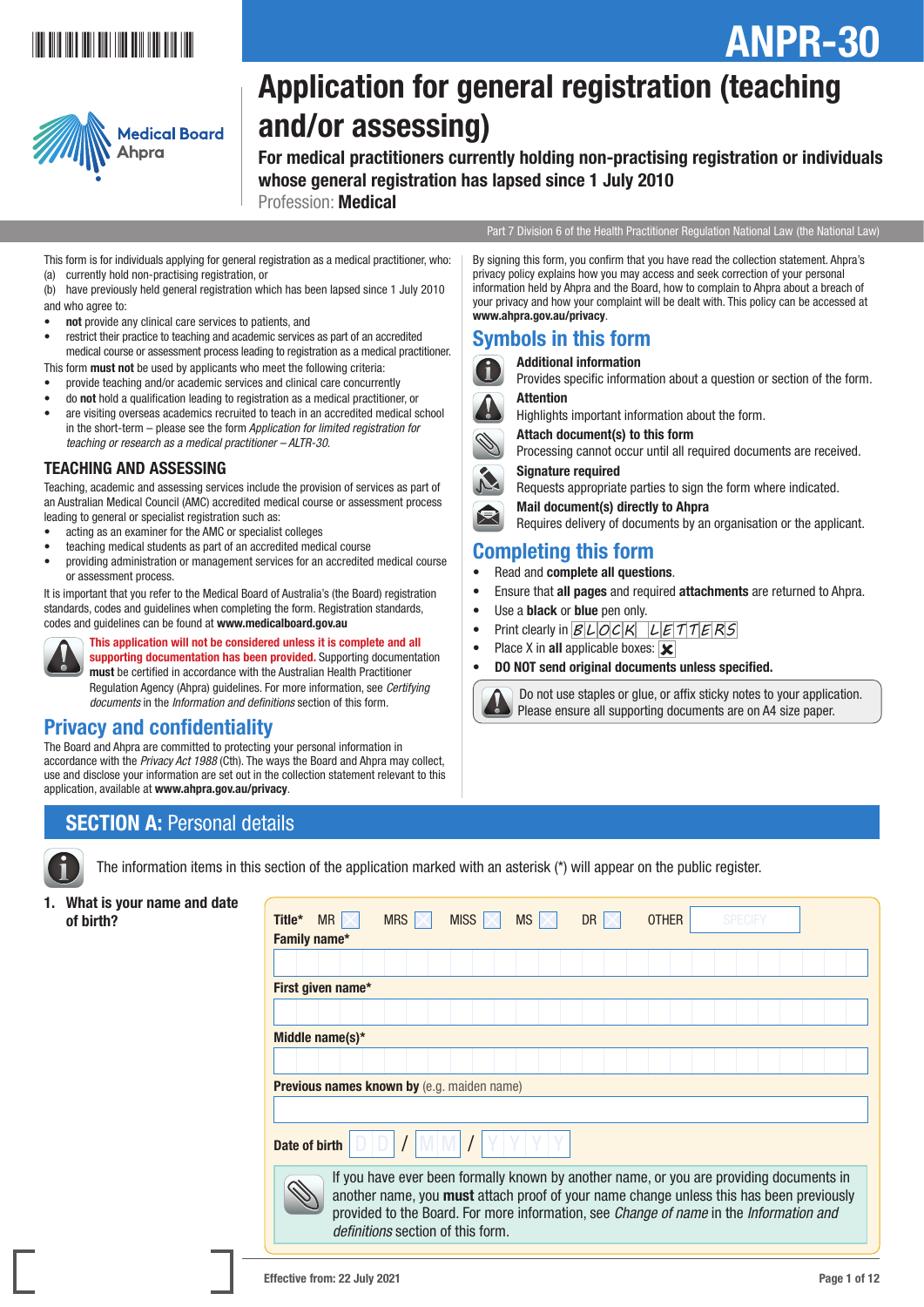### 2. What are your birth and personal details?

| <b>Country of birth</b>                         |                                 |                               |                |
|-------------------------------------------------|---------------------------------|-------------------------------|----------------|
|                                                 |                                 |                               |                |
| <b>City of birth</b>                            |                                 |                               |                |
|                                                 |                                 |                               |                |
| <b>State of birth (if within Australia)</b>     |                                 |                               |                |
| VIC<br><b>NSW</b><br>QLD $\mathbb{R}$           | $SA \times$<br>WA  <br>$\times$ | <b>TAS</b><br><b>NT</b><br>IХ | ACT $ \times $ |
| Sex*                                            |                                 |                               |                |
| <b>FEMALE</b><br><b>MALE</b>                    | INTERSEX/INDETERMINATE          |                               |                |
| Languages spoken other than English (optional)* |                                 |                               |                |

# **SECTION B: Contact information**

Once registered, you can change your contact information at any time. Please go to www.ahpra.gov.au and

• download and complete the change of address form *CHDT-00 – Request for change of address details on the register*, or • log in to your Ahpra account to change your details online.

### 3. What is your residential address?

If you are not currently practising, or are not practising the profession predominantly at one address:

- your residential address will be recognised as your principal place of practice, and
- the information items marked with an asterisk (\*) will appear on the public register as your principal place of practice.

 Refer to the question below for the definition of principal place of practice.

 Residential address cannot be a PO Box.

### 4. What is your mailing address?

 Your mailing address is used for postal correspondence

| Address (e.g. 123 JAMES AVENUE; or UNIT 1A, 30 JAMES STREET)                                                                                                                                                                                                                |                        |  |  |  |  |                                            |               |  |  |  |  |  |
|-----------------------------------------------------------------------------------------------------------------------------------------------------------------------------------------------------------------------------------------------------------------------------|------------------------|--|--|--|--|--------------------------------------------|---------------|--|--|--|--|--|
|                                                                                                                                                                                                                                                                             |                        |  |  |  |  |                                            |               |  |  |  |  |  |
|                                                                                                                                                                                                                                                                             |                        |  |  |  |  |                                            |               |  |  |  |  |  |
|                                                                                                                                                                                                                                                                             |                        |  |  |  |  |                                            |               |  |  |  |  |  |
|                                                                                                                                                                                                                                                                             |                        |  |  |  |  |                                            |               |  |  |  |  |  |
|                                                                                                                                                                                                                                                                             |                        |  |  |  |  |                                            |               |  |  |  |  |  |
| City/Suburb/Town*                                                                                                                                                                                                                                                           |                        |  |  |  |  |                                            |               |  |  |  |  |  |
|                                                                                                                                                                                                                                                                             |                        |  |  |  |  |                                            |               |  |  |  |  |  |
| State or territory(e.g. VIC, ACT)/International province                                                                                                                                                                                                                    |                        |  |  |  |  |                                            | Postcode/ZIP* |  |  |  |  |  |
|                                                                                                                                                                                                                                                                             |                        |  |  |  |  |                                            |               |  |  |  |  |  |
| <b>Country (if other than Australia)</b>                                                                                                                                                                                                                                    |                        |  |  |  |  |                                            |               |  |  |  |  |  |
|                                                                                                                                                                                                                                                                             |                        |  |  |  |  |                                            |               |  |  |  |  |  |
|                                                                                                                                                                                                                                                                             |                        |  |  |  |  |                                            |               |  |  |  |  |  |
|                                                                                                                                                                                                                                                                             | My residential address |  |  |  |  | Other (Provide your mailing address below) |               |  |  |  |  |  |
|                                                                                                                                                                                                                                                                             |                        |  |  |  |  |                                            |               |  |  |  |  |  |
|                                                                                                                                                                                                                                                                             |                        |  |  |  |  |                                            |               |  |  |  |  |  |
|                                                                                                                                                                                                                                                                             |                        |  |  |  |  |                                            |               |  |  |  |  |  |
|                                                                                                                                                                                                                                                                             |                        |  |  |  |  |                                            |               |  |  |  |  |  |
|                                                                                                                                                                                                                                                                             |                        |  |  |  |  |                                            |               |  |  |  |  |  |
|                                                                                                                                                                                                                                                                             |                        |  |  |  |  |                                            |               |  |  |  |  |  |
|                                                                                                                                                                                                                                                                             |                        |  |  |  |  |                                            |               |  |  |  |  |  |
|                                                                                                                                                                                                                                                                             |                        |  |  |  |  |                                            |               |  |  |  |  |  |
|                                                                                                                                                                                                                                                                             |                        |  |  |  |  |                                            |               |  |  |  |  |  |
|                                                                                                                                                                                                                                                                             |                        |  |  |  |  |                                            |               |  |  |  |  |  |
|                                                                                                                                                                                                                                                                             |                        |  |  |  |  |                                            |               |  |  |  |  |  |
|                                                                                                                                                                                                                                                                             |                        |  |  |  |  |                                            |               |  |  |  |  |  |
|                                                                                                                                                                                                                                                                             |                        |  |  |  |  |                                            | Postcode/ZIP  |  |  |  |  |  |
|                                                                                                                                                                                                                                                                             |                        |  |  |  |  |                                            |               |  |  |  |  |  |
| Site/building and/or position/department (if applicable)<br>Address/PO Box (e.g. 123 JAMES AVENUE; or UNIT 1A, 30 JAMES STREET; or PO BOX 1234)<br>City/Suburb/Town<br>State or territory(e.g. VIC, ACT)/International province<br><b>Country (if other than Australia)</b> |                        |  |  |  |  |                                            |               |  |  |  |  |  |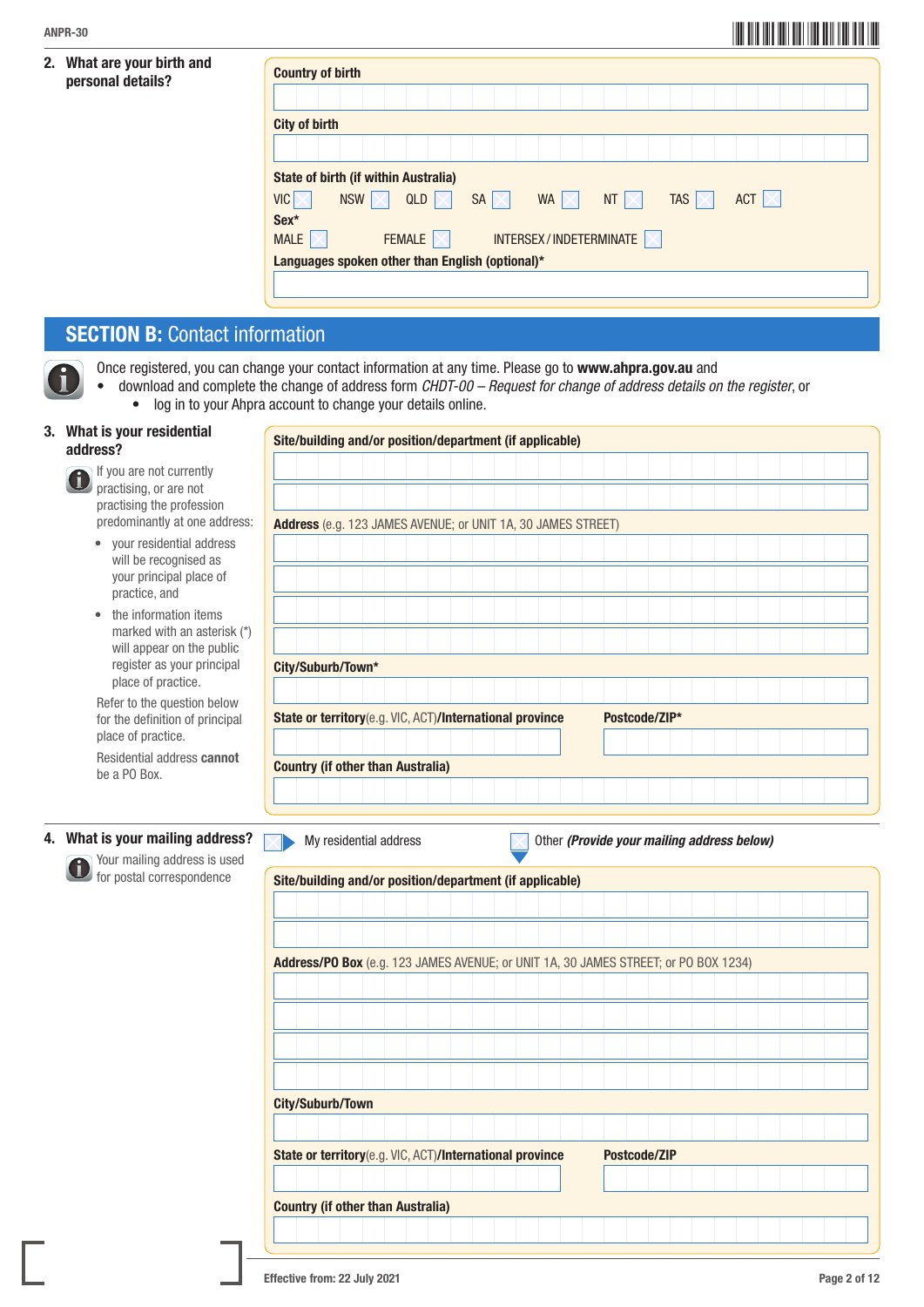### 5. What are your contact details?

| I       | $\parallel$<br>Ш<br>Ш |
|---------|-----------------------|
| ANPR-30 |                       |

| Provide your current contact details below – place an $\blacktriangleright$ next to your preferred contact phone number. |               |
|--------------------------------------------------------------------------------------------------------------------------|---------------|
| <b>Business hours</b>                                                                                                    | <b>Mobile</b> |
|                                                                                                                          |               |
| <b>After hours</b>                                                                                                       |               |
|                                                                                                                          |               |
| <b>Email</b>                                                                                                             |               |
|                                                                                                                          |               |
|                                                                                                                          |               |

# SECTION C: Employment/engagement details

 To be eligible for general registration for the purposes of teaching and/or assessing as defined in this application form you are required to provide evidence of your current or proposed teaching and/or assessing role

### 6. What are the details of the organisation at which you will be teaching and/or assessing?



 The suburb and postcode of the organisation will appear on the public register as your principal place of practice.

|              | <b>Organisation name</b>                                            |  |  |  |  |  |  |               |               |  |  |  |  |  |
|--------------|---------------------------------------------------------------------|--|--|--|--|--|--|---------------|---------------|--|--|--|--|--|
|              |                                                                     |  |  |  |  |  |  |               |               |  |  |  |  |  |
|              | Site/building and/or position/department (if applicable)            |  |  |  |  |  |  |               |               |  |  |  |  |  |
|              |                                                                     |  |  |  |  |  |  |               |               |  |  |  |  |  |
|              |                                                                     |  |  |  |  |  |  |               |               |  |  |  |  |  |
|              |                                                                     |  |  |  |  |  |  |               |               |  |  |  |  |  |
|              |                                                                     |  |  |  |  |  |  |               |               |  |  |  |  |  |
|              | Street address (e.g. 123 JAMES AVENUE; or UNIT 1A, 30 JAMES STREET) |  |  |  |  |  |  |               |               |  |  |  |  |  |
|              |                                                                     |  |  |  |  |  |  |               |               |  |  |  |  |  |
|              |                                                                     |  |  |  |  |  |  |               |               |  |  |  |  |  |
|              |                                                                     |  |  |  |  |  |  |               |               |  |  |  |  |  |
|              |                                                                     |  |  |  |  |  |  |               |               |  |  |  |  |  |
|              |                                                                     |  |  |  |  |  |  |               |               |  |  |  |  |  |
|              | <b>Suburb/City/Town</b>                                             |  |  |  |  |  |  |               |               |  |  |  |  |  |
|              |                                                                     |  |  |  |  |  |  |               |               |  |  |  |  |  |
|              | State or territory(e.g. VIC, ACT)/International province            |  |  |  |  |  |  |               | Postcode/ZIP* |  |  |  |  |  |
|              |                                                                     |  |  |  |  |  |  |               |               |  |  |  |  |  |
|              | <b>Authorised contact person</b>                                    |  |  |  |  |  |  |               |               |  |  |  |  |  |
|              |                                                                     |  |  |  |  |  |  |               |               |  |  |  |  |  |
|              | <b>Business hours contact phone number</b>                          |  |  |  |  |  |  | <b>Mobile</b> |               |  |  |  |  |  |
|              |                                                                     |  |  |  |  |  |  |               |               |  |  |  |  |  |
| <b>Email</b> |                                                                     |  |  |  |  |  |  |               |               |  |  |  |  |  |
|              |                                                                     |  |  |  |  |  |  |               |               |  |  |  |  |  |
|              |                                                                     |  |  |  |  |  |  |               |               |  |  |  |  |  |

 You must attach to this application an original letter from the current or proposed organisation at which you will be teaching and/or assessing. The letter must be on the organisation's letterhead, and be dated and signed by an authorised person. The letter must also:

- confirm your name, appointment and position title
- detail the date you commenced or propose to commence employment in the position
- detail the period of appointment and employment mode (e.g. full-time, part-time, casual)
- confirm your scope of practice, and
- confirm that the organisation at which you will be teaching and/or assessing will define and monitor your continuing professional development as part of the requirements of your position.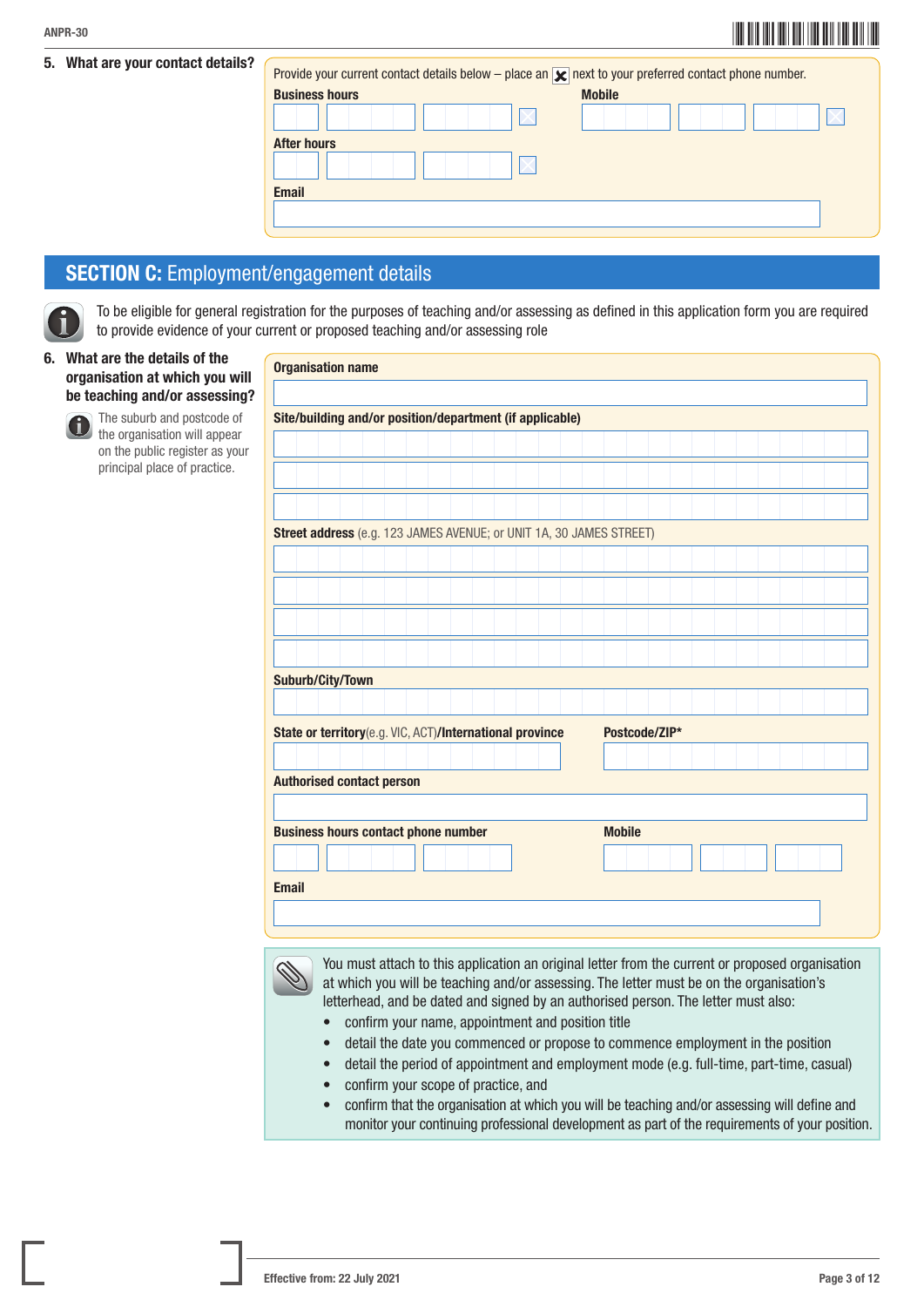# \*ANPR-304\* ANPR-30

# **SECTION D: Registration history**

7. Have you practised as a health practitioner outside Australia during the past 10 years?



 If you have been registered outside of Australia, the Board requires a Certificate of Registration Status or Certificate of Good Standing from every jurisdiction outside of Australia in which you are currently, or have previously been registered as a health practitioner during the past ten years.

Certificates must be dated within three months of your application being received by Ahpra.

| <b>YES</b><br><b>Provide details below</b> | N <sub>0</sub> |       |     |  |  |
|--------------------------------------------|----------------|-------|-----|--|--|
| <b>Most recent registration</b>            |                |       |     |  |  |
| State/Territory/Country                    |                |       |     |  |  |
|                                            |                |       |     |  |  |
| Profession                                 |                |       |     |  |  |
|                                            |                |       |     |  |  |
| Period of registration                     | to             | D/D/L | M M |  |  |
| <b>Additional registration</b>             |                |       |     |  |  |
| State/Territory/Country                    |                |       |     |  |  |
| Profession                                 |                |       |     |  |  |





If you have been registered outside of Australia, you must arrange for original Certificates of Registration Status or Certificates of Good Standing to be forwarded directly from the registration authority to your Ahpra state office.

Refer to www.ahpra.gov.au/About-Ahpra/Contact-Us for your Ahpra state office address.

Attach a separate sheet if your registration history does not fit in the space provided.

## **SECTION E: Suitability statements**

 Information required by the Board to assess your suitability for registration is detailed in the following questions. It is recommended that you provide as much information as possible to enable the Board to reach a timely and informed decision.

Please note that registration is dependent on suitability as defined in the National Law, and the requirements set out in the Board's registration standards. Refer to www.medicalboard.gov.au/Registration-Standards for further information.

- 8. Do you currently hold registration with the Medical Board of Australia?
- 9. Since your last declaration to Ahpra, has there been any change to your criminal history in Australia that you have not declared to Ahpra?

| YES $\boxed{\phantom{1}}$ |  |  |  | <b>60 to the next question</b> |
|---------------------------|--|--|--|--------------------------------|
|---------------------------|--|--|--|--------------------------------|

NO *Go to question 11*



 It is important that you have a clear understanding of the definition of criminal history. For more information, see *Criminal history* in the *Information and definitions* section of this form.



You **must** attach a signed and dated written statement with details of any change to your criminal history in Australia and an explanation of the circumstances.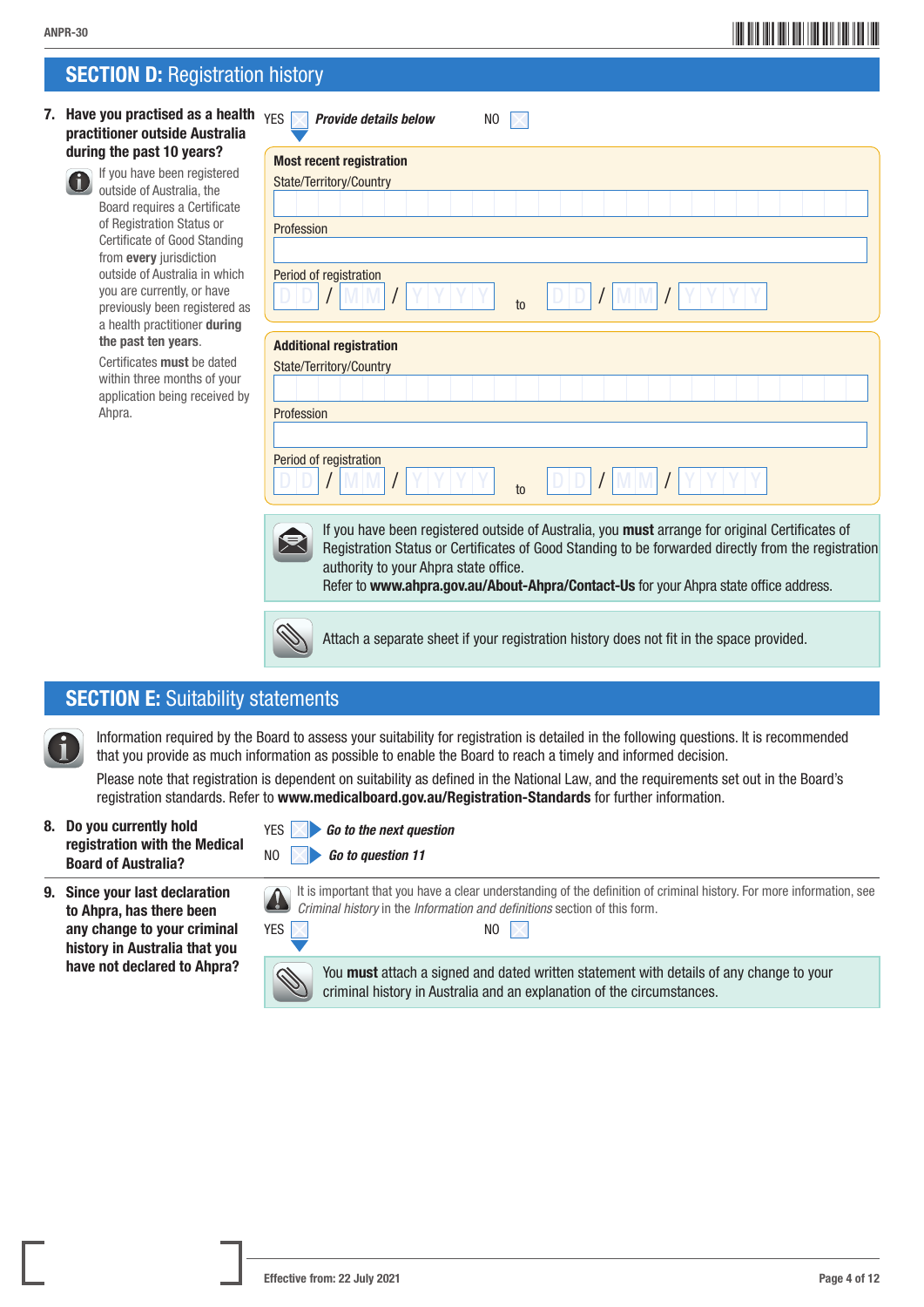10. Since your last declaration to Ahpra, has there been any change to your criminal history in one or more countries other than Australia that you have not declared to Ahpra?



If you answer Yes to this question, you are required to obtain an international criminal history check (ICHC) from an approved vendor, who will provide a check reference number and ICHC reference page. For a list of approved vendors and further information about international criminal history checks, refer to www.ahpra.gov.au/ internationalcriminalhistory.

11. Do you have any criminal history in Australia?





 For more information, see *Criminal history* in the *Information and definitions* section of this form.

If you answer Yes to this question, you are required to obtain an international criminal history check (ICHC) from an approved vendor, who will provide a check reference number and ICHC reference page. For a list of approved vendors and further information about international criminal history checks, refer to www.ahpra.gov.au/ internationalcriminalhistory.

|  | NO <b>Go to question 14</b> |  |
|--|-----------------------------|--|
|--|-----------------------------|--|

- YES *You are required to:*
	- *• obtain an international criminal history check from an approved vendor for each country and provide details below, and*
	- *• provide details of the change in your criminal history in a signed and dated written statement.*

#### *Provide details below, then go to question 14*

| <b>Country</b>                                                                                                                                     | <b>Check reference number</b> |
|----------------------------------------------------------------------------------------------------------------------------------------------------|-------------------------------|
|                                                                                                                                                    |                               |
|                                                                                                                                                    |                               |
|                                                                                                                                                    |                               |
| You must attach a separate sheet if the list of overseas countries and corresponding check<br>reference number does not fit in the space provided. |                               |



You **must** attach the international criminal history check (ICHC) reference page provided by the approved vendor.



You **must** attach a signed and dated written statement with details of any change to your criminal history in each of the countries listed and an explanation of the circumstances.



It is important that you have a clear understanding of the definition of criminal history. For more information, see *Criminal history* in the *Information and definitions* section of this form.



You must attach a signed and dated written statement with details of your criminal history in Australia and an explanation of the circumstances.

- NO *Go to the next question*
- YES *You are required to:*
	- *• obtain an international criminal history check from an approved vendor for each country and provide details below, and*
	- *• provide details of your criminal history in a signed and dated written statement.*

| <b>Country</b>                                                                                                                                     | <b>Check reference number</b> |
|----------------------------------------------------------------------------------------------------------------------------------------------------|-------------------------------|
|                                                                                                                                                    |                               |
|                                                                                                                                                    |                               |
|                                                                                                                                                    |                               |
| You must attach a separate sheet if the list of overseas countries and corresponding check<br>reference number does not fit in the space provided. |                               |
| You must attach the international criminal history check (ICHC) reference page provided by<br>the approved vendor.                                 |                               |
| You must attach a signed and dated written statement with details of your criminal history in                                                      |                               |

each of the countries listed and an explanation of the circumstances.

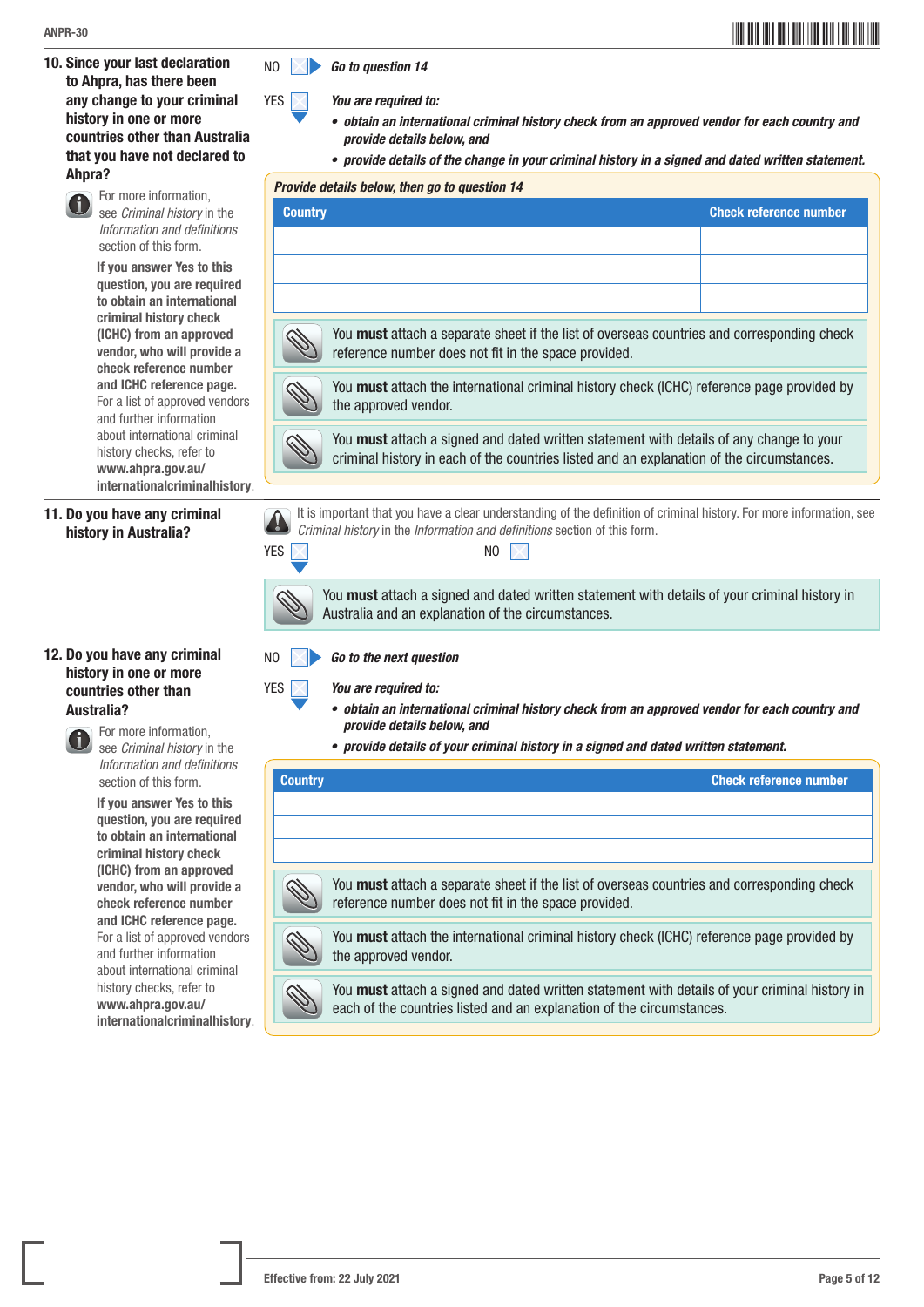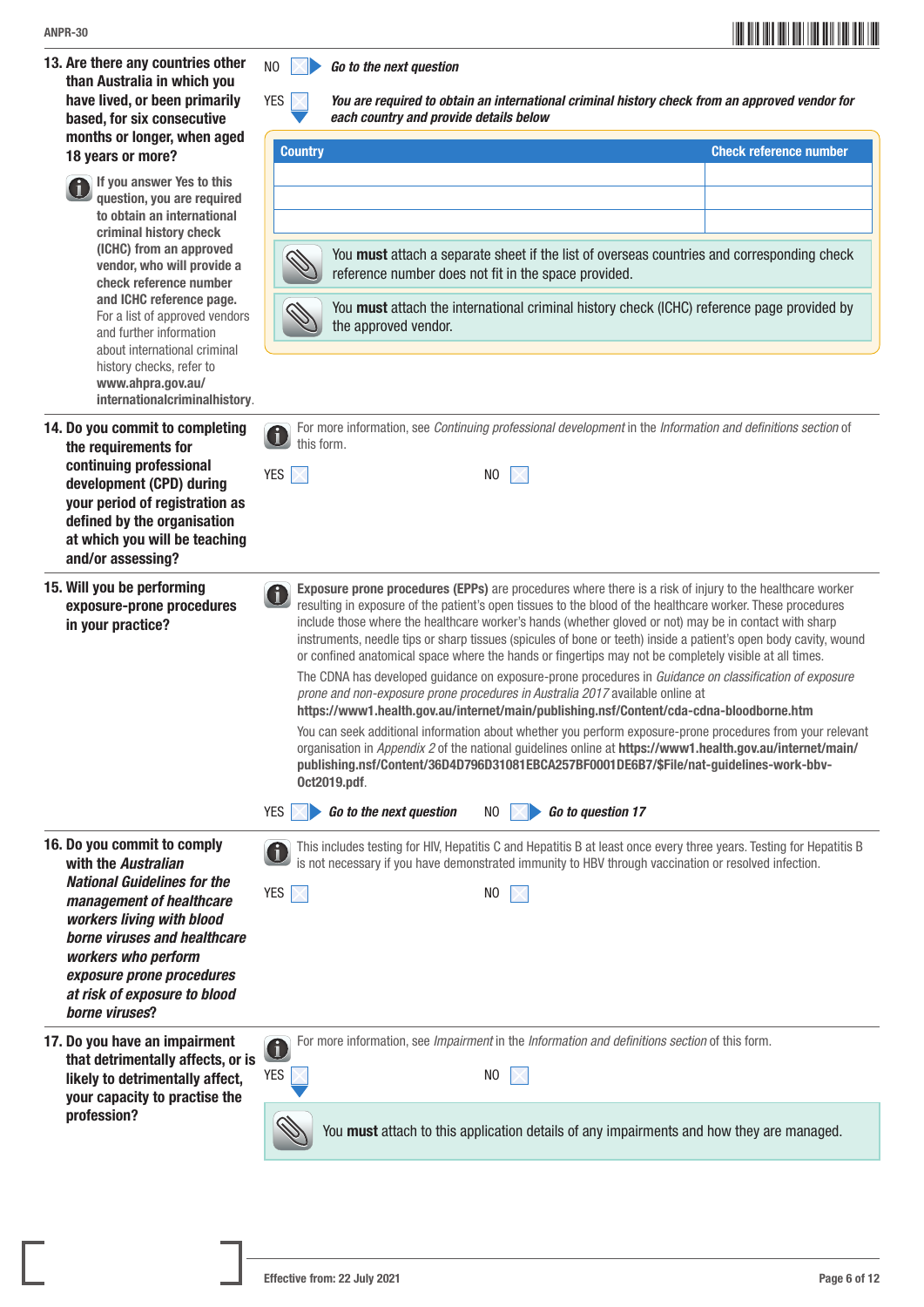Act, or the law of another jurisdiction in Australia or overseas, where those proceedings were not

finalised?

| <b>ANPR-30</b>                                                                                                              |             | <u> III maanda ka mid maalaa ka mid maa</u>                                                                                                                                                                                                                                                              |
|-----------------------------------------------------------------------------------------------------------------------------|-------------|----------------------------------------------------------------------------------------------------------------------------------------------------------------------------------------------------------------------------------------------------------------------------------------------------------|
| 18. Is your registration in<br>any profession currently                                                                     | <b>YES</b>  | N <sub>0</sub>                                                                                                                                                                                                                                                                                           |
| suspended or cancelled in<br><b>Australia (under the National</b><br>Law or a corresponding prior<br>Act) or overseas?      |             | You must attach to this application details of any registration suspension or cancellation.                                                                                                                                                                                                              |
| 19. Have you previously had your<br>registration cancelled, refused                                                         | <b>YES</b>  | N <sub>0</sub>                                                                                                                                                                                                                                                                                           |
| or suspended in Australia<br>(under the National Law or a<br>corresponding prior Act) or<br>overseas?                       |             | You must attach to this application details of any cancellation, refusal or suspension.                                                                                                                                                                                                                  |
| 20. Has your registration ever<br>been subject to conditions,                                                               | <b>YES</b>  | N <sub>0</sub>                                                                                                                                                                                                                                                                                           |
| undertakings or limitations in<br><b>Australia (under the National</b><br>Law or a corresponding prior<br>Act) or overseas? |             | You must attach to this application details of any conditions, undertakings or limitations.                                                                                                                                                                                                              |
| 21. Are you disqualified from<br>applying for registration,<br>or being registered, in any                                  | $\bigoplus$ | Co-regulatory jurisdiction means a participating jurisdiction (of the National Law) in which the Act applying<br>(the National Law) declares that the jurisdiction is not participating in the health, performance and conduct<br>process provided by Divisions 3 to 12 of Part 8 (of the National Law). |
| profession in Australia<br>(under the National Law,<br>a corresponding prior Act                                            | <b>YES</b>  | N <sub>0</sub>                                                                                                                                                                                                                                                                                           |
| or a law of a co-regulatory<br>jurisdiction), or overseas?                                                                  |             | You must attach to this application details of any disqualifications.                                                                                                                                                                                                                                    |
| 22. Have you been, or are you<br>currently, the subject of                                                                  | <b>YES</b>  | N <sub>0</sub>                                                                                                                                                                                                                                                                                           |
| conduct, performance or<br>health proceedings whilst<br>registered under the National                                       |             | You must attach to this application details of any conduct, performance or health proceedings.                                                                                                                                                                                                           |
| Law, a corresponding prior                                                                                                  |             |                                                                                                                                                                                                                                                                                                          |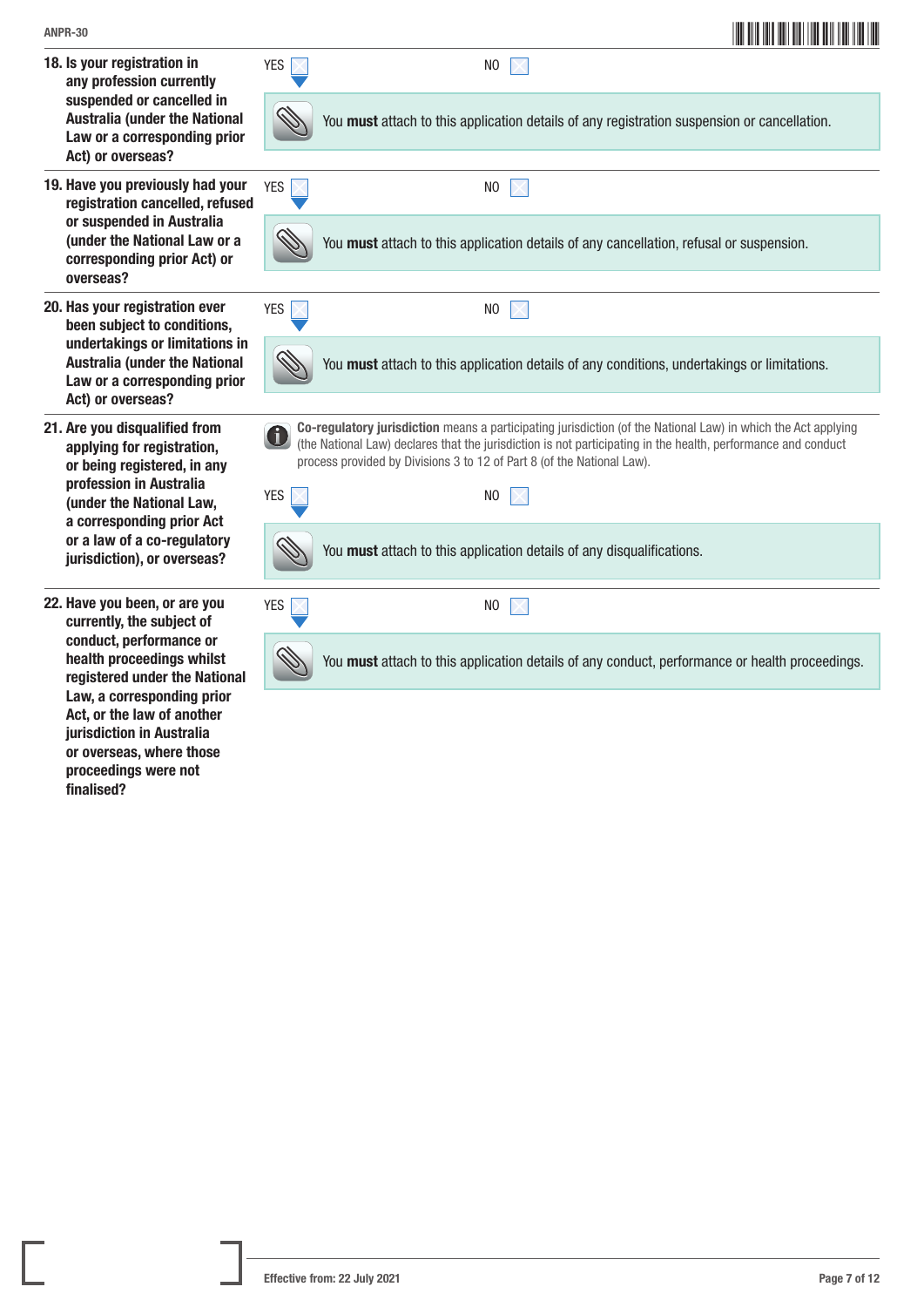# \*ANPR-308\* ANPR-30

# **SECTION F: Obligations and consent**



Before you sign and date this form, make sure that you have answered all of the relevant questions correctly and read the statements below. An incomplete form may delay processing and you may be asked to complete a new form. For more information, see the *Information and definitions*  section of this form.

# Obligations of registered health practitioners

The National Law pt 7 div 11 sub-div 3 establishes the legislative obligations of registered health practitioners. A contravention of these obligations, as detailed at points 1, 2, 4, 5, 6 or 8 below does not constitute an offence but may constitute behaviour for which health, conduct or performance action may be taken by the Board. Registered health practitioners are also obligated to meet the requirements of their Board as established in registration standards, codes and guidelines.

### Continuing professional development

1. A registered health practitioner must undertake the continuing professional development required by an approved registration standard for the health profession in which the practitioner is registered.

#### Professional indemnity insurance arrangements

- 2. A registered health practitioner must not practise the health profession in which the practitioner is registered unless appropriate professional indemnity insurance arrangements are in force in relation to the practitioner's practice of the profession.
- 3. A National Board may, at any time by written notice, require a registered health practitioner registered by the Board to give the Board evidence of the appropriate professional indemnity insurance arrangements that are in force in relation to the practitioner's practice of the profession.
- 4. A registered health practitioner must not, without reasonable excuse, fail to comply with a written notice given to the practitioner under point 3 above.

#### Notice of certain events

- 5. A registered health practitioner must, within 7 days after becoming aware that a relevant event has occurred in relation to the practitioner, give the National Board that registered the practitioner written notice of the event. *Relevant event* means
	- a) the practitioner is charged, whether in a participating jurisdiction or elsewhere, with an offence punishable by 12 months imprisonment or more: or
	- b) the practitioner is convicted of or the subject of a finding of guilt for an offence, whether in a participating jurisdiction or elsewhere, punishable by imprisonment; or
	- c) appropriate professional indemnity insurance arrangements are no longer in place in relation to the practitioner's practice of the profession; or
	- d) the practitioner's right to practise at a hospital or another facility at which health services are provided is withdrawn or restricted because of the practitioner's conduct, professional performance or health; or
	- e) the practitioner's billing privileges are withdrawn or restricted under the *Human Services (Medicare) Act 1973* (Cth) because of the practitioner's conduct, professional performance or health; or
	- f) the practitioner's authority under a law of a State or Territory to administer, obtain, possess, prescribe, sell, supply or use a scheduled medicine or class of scheduled medicines is cancelled or restricted; or
	- g) a complaint is made about the practitioner to the following entities—
		- (i) the chief executive officer under the *Human Services (Medicare) Act 1973* (Cth);
		- (ii) an entity performing functions under the *Health Insurance Act 1973* (Cth);
		- (iii) the Secretary within the meaning of the *National Health Act 1953* (Cth);
		- (iv) the Secretary to the Department in which the *Migration Act 1958* (Cth) is administered;
		- (v) another Commonwealth, State or Territory entity having functions relating to professional services provided by health practitioners or the regulation of health practitioners.
	- h) the practitioner's registration under the law of another country that provides for the registration of health practitioners is suspended or cancelled or made subject to a condition or another restriction.

#### Change in principal place of practice, address or name

- 6. A registered health practitioner must, within 30 days of any of the following changes happening, give the National Board that registered the practitioner written notice of the change and any evidence providing proof of the change required by the Board
	- a) a change in the practitioner's principal place of practice;
	- b) a change in the address provided by the registered health practitioner as the address the Board should use in corresponding with the practitioner;
	- c) a change in the practitioner's name.

### Employer's details

- A National Board may, at any time by written notice given to a health practitioner registered by the Board, ask the practitioner to give the Board the following information
	- a) information about whether the practitioner is employed by another entity;
	- b) if the practitioner is employed by another entity—
		- (i) the name of the practitioner's employer; and
		- (ii) the address and other contact details of the practitioner's employer.

8. The registered health practitioner must not, without reasonable excuse, fail to comply with the notice.

# Consent to nationally coordinated criminal history check

I authorise Ahpra and the Board to carry out a nationally coordinated criminal history check for the purpose of assessing this application.

I acknowledge that:

- a complete criminal history, including resolved and unresolved charges, spent convictions, and findings of guilt for which no conviction was recorded, will be released to Ahpra and the Board,
- my personal information will be extracted from this form and provided to the Australian Criminal Intelligence Commission (ACIC) and Australian police agencies for the purpose of conducting a nationally coordinated criminal history check, including all names under which I am or have been known
- my personal information may be used by police for general law enforcement purposes, including those purposes set out in the *Australian Crime Commission Act 2002 (Cth)*,
- my identity information provided with this application will be enrolled with Ahpra to allow for any subsequent criminal history checks during my period of registration
- if and when this application for registration is granted, Ahpra may check my criminal history at any time during my period of registration as required by the Board for the purpose of assessing my suitability to hold health practitioner registration; or in response to a Notice of Certain Events; or an application for Removal of Reprimand from the National Register,
- I may dispute the result of the nationally coordinated criminal history check by contacting Ahpra in the first instance.

### Consent

#### I agree to:

- restrict my practice to the provision of teaching, academia and/or assessing as defined below and will not provide any health care or medical opinion in respect of the physical or mental health of any person, including prescribing, referring or undertaking any clinical care or clinical assessment.
- a notation being published on the public register as follows: '<Applicant> has voluntarily agreed to restrict his/her practice to teaching and/or assessing and will not provide any health care or opinion in respect of the physical or mental health of any person. <Applicant> agrees to not prescribe, refer or undertake any clinical care or clinical assessment.'

#### I understand:

- teaching and/or assessing means the provision of services as part of an AMC or assessment process leading to general or specialist registration such as:
	- acting as an examiner for the AMC or specialist colleges
	- teaching medical students as part of an accredited medical course, or
	- providing administration or management services for an accredited medical course or assessment process.

I consent to:

- the Board and Ahpra making enquiries of, and exchanging information with, the authorities of any Australian state or territory, or other country, regarding my practice as a health practitioner or otherwise regarding matters relevant to this application, and
- (if relevant) any registration currently held by me that is not compatible with the registration type I am applying for, to be surrendered when the registration type I am applying for is granted.

#### I acknowledge that:

- the Board may validate documents provided in support of this application as evidence of my identity
- failure to complete all relevant sections of this application and to enclose all supporting documentation may result in this application not being accepted
- notices required under the National Law and other correspondence relating to my application and registration (if granted) will be sent electronically to me via my nominated email address, and
- Ahpra uses overseas cloud service providers to hold, process and maintain personal information where this is reasonably necessary to enable Ahpra to perform its functions under the National Law. These providers include Salesforce, whose operations are located in Japan and the United States of America.

I undertake to comply with all relevant legislation and Board registration standards, codes and guidelines.

I understand that personal information that I provide may be given to a third party for regulatory purposes, as authorised or required by the National Law.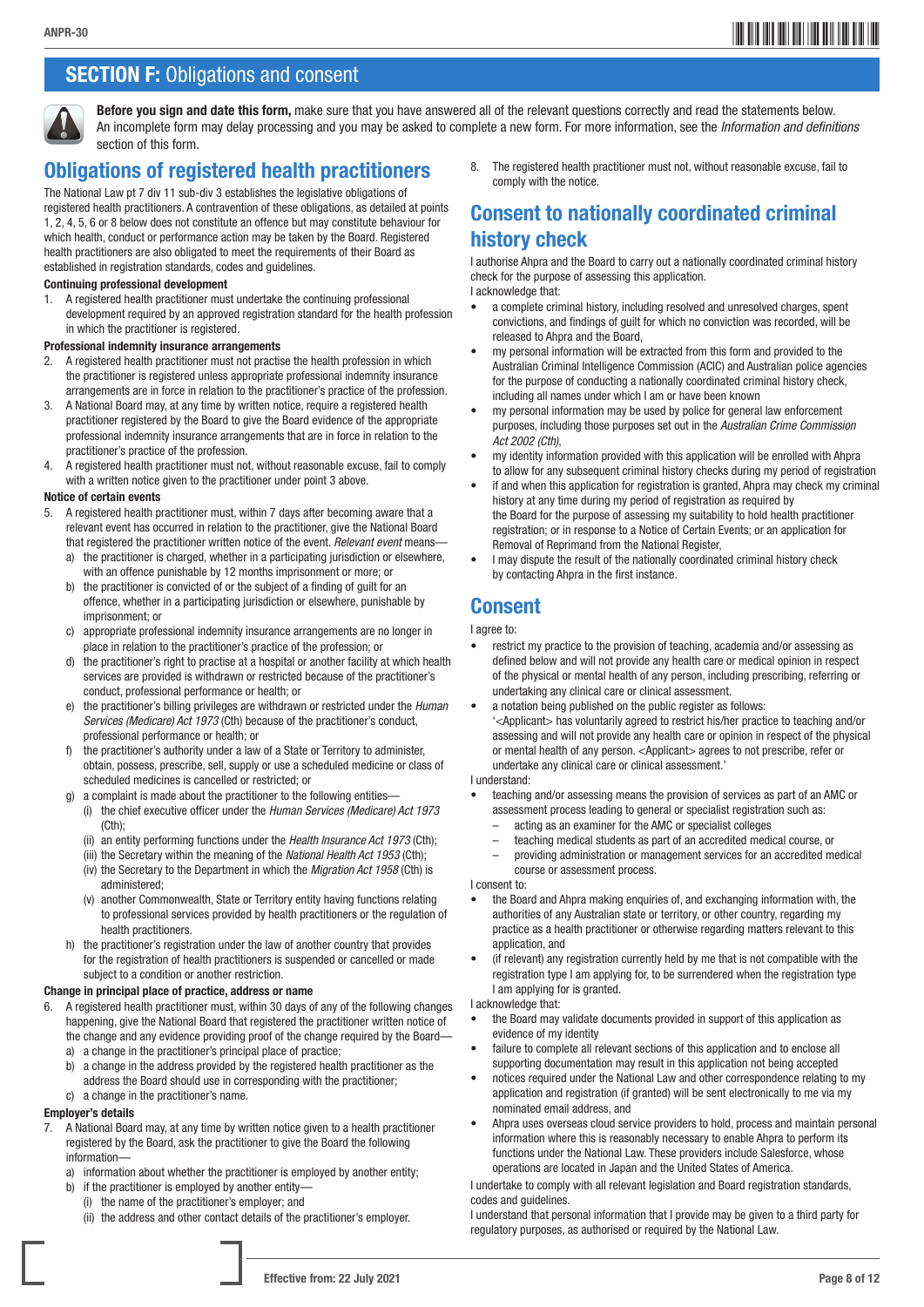I understand Ahpra may:

- disclose the date my registration is to commence and future registration details; and<br>• verify the accuracy of my registration details including my date of birth and address
- verify the accuracy of my registration details including my date of birth and address to entities (such as prospective employers) who disclose that information to Ahpra for the purpose of confirming my identity.

Ahpra will only do this where the entity seeking the information or verification has given a legal undertaking they have obtained my consent to these disclosures and this verification.

I confirm that I have read the privacy and confidentiality statement for this form. I declare that:

- the above statements, and the documents provided in support of this application, are true and correct, and
- I am the person named in this application and in the documents provided.

I make this declaration in the knowledge that a false statement is grounds for the Board to refuse registration.

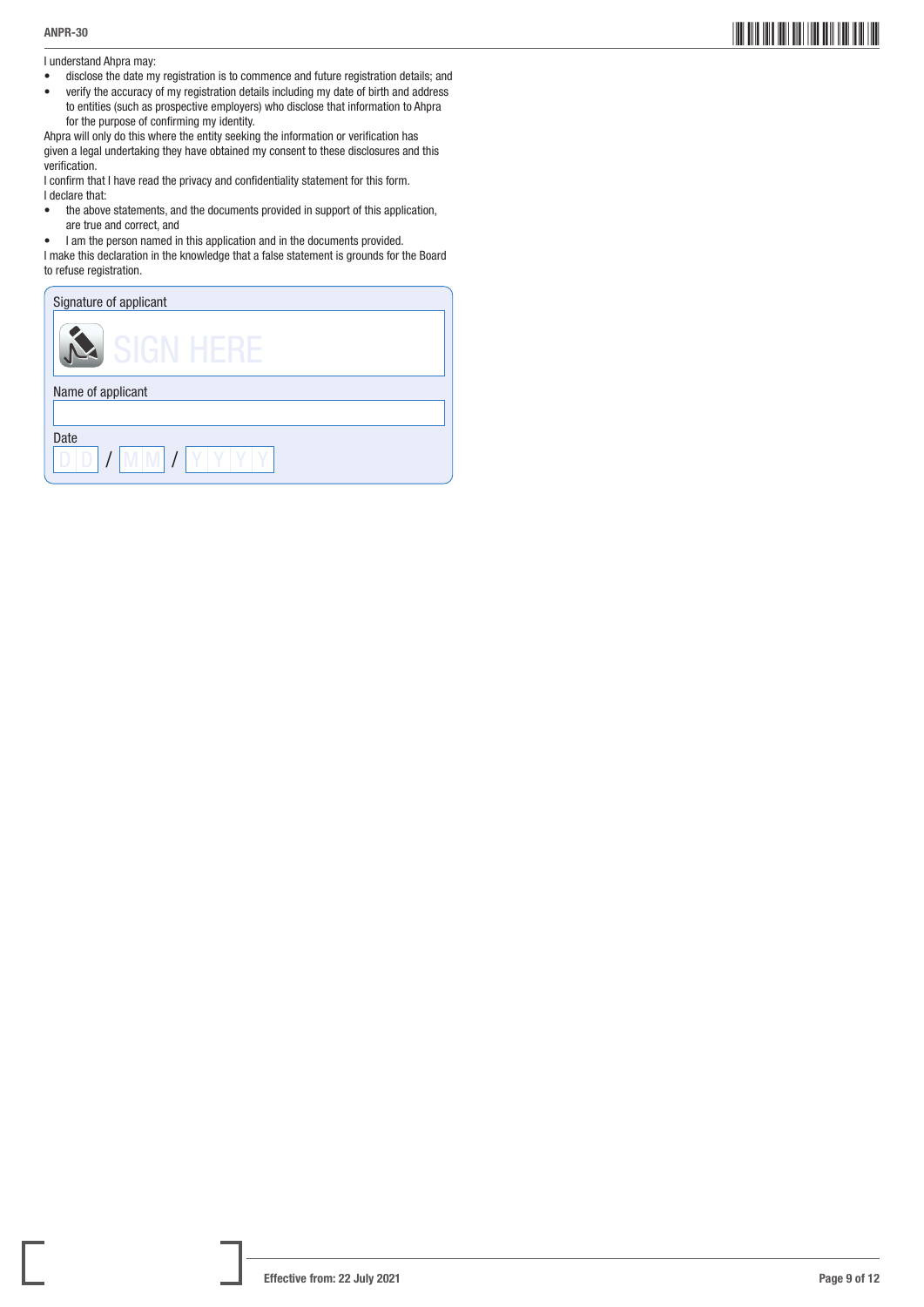# ANPR-30<br>ANPR-30

# **SECTION G: Payment**



If you have already paid a fee for non-practising registration under the National Law you are not required to pay an additional fee. The registration fee for general registration (teaching and/or assessing) is the same as the registration fee for non-practising registration.

### Your required payment is detailed below

Use the table below to select your registration fee. Your registration fee depends on your principal place of practice, as applicants whose principal place of practice is New South Wales are entitled to a rebate from the NSW Government.





G

### Registration period

The annual registration period for the medical profession is from 1 October to 30 September. If your application is made between 1 August and 30 September this year, you will be registered until 30 September next year.

### Refund rules

The registration fee will be refunded if the application is not approved.

### 23. How are you paying your fee?

 Payment by cheque, money order or bank draft must be in Australian currency, drawn on an Australian bank.

A receipt will be provided.

| Mark one box below only<br>Visa or MasterCard<br>Complete credit/debit card payment slip below<br>Cheque/Money order/Bank draft                                                  | Cash/EFTPOS<br>(only available if paying in person) |  |  |  |
|----------------------------------------------------------------------------------------------------------------------------------------------------------------------------------|-----------------------------------------------------|--|--|--|
| You <b>must</b> attach your cheque, money order or bank draft <b>payable to the Australian Health</b><br><b>Practitioner Regulation Agency.</b>                                  |                                                     |  |  |  |
| On the back of the cheque, money order or bank draft, you <b>must</b> write your:<br>$\bullet$ full name<br>date of birth, and<br>• Ahpra registration number (if you have one). |                                                     |  |  |  |

| Credit/Debit card payment slip - please fill out                                         |                                                     |  |  |  |  |
|------------------------------------------------------------------------------------------|-----------------------------------------------------|--|--|--|--|
| Amount payable<br>$\boldsymbol{\mathcal{S}}$<br>Visa or MasterCard number<br>Expiry date | Name on card<br>Cardholder's signature<br>SIGN HERE |  |  |  |  |
| Effective from: 22 July 2021                                                             | Page 10 of 12                                       |  |  |  |  |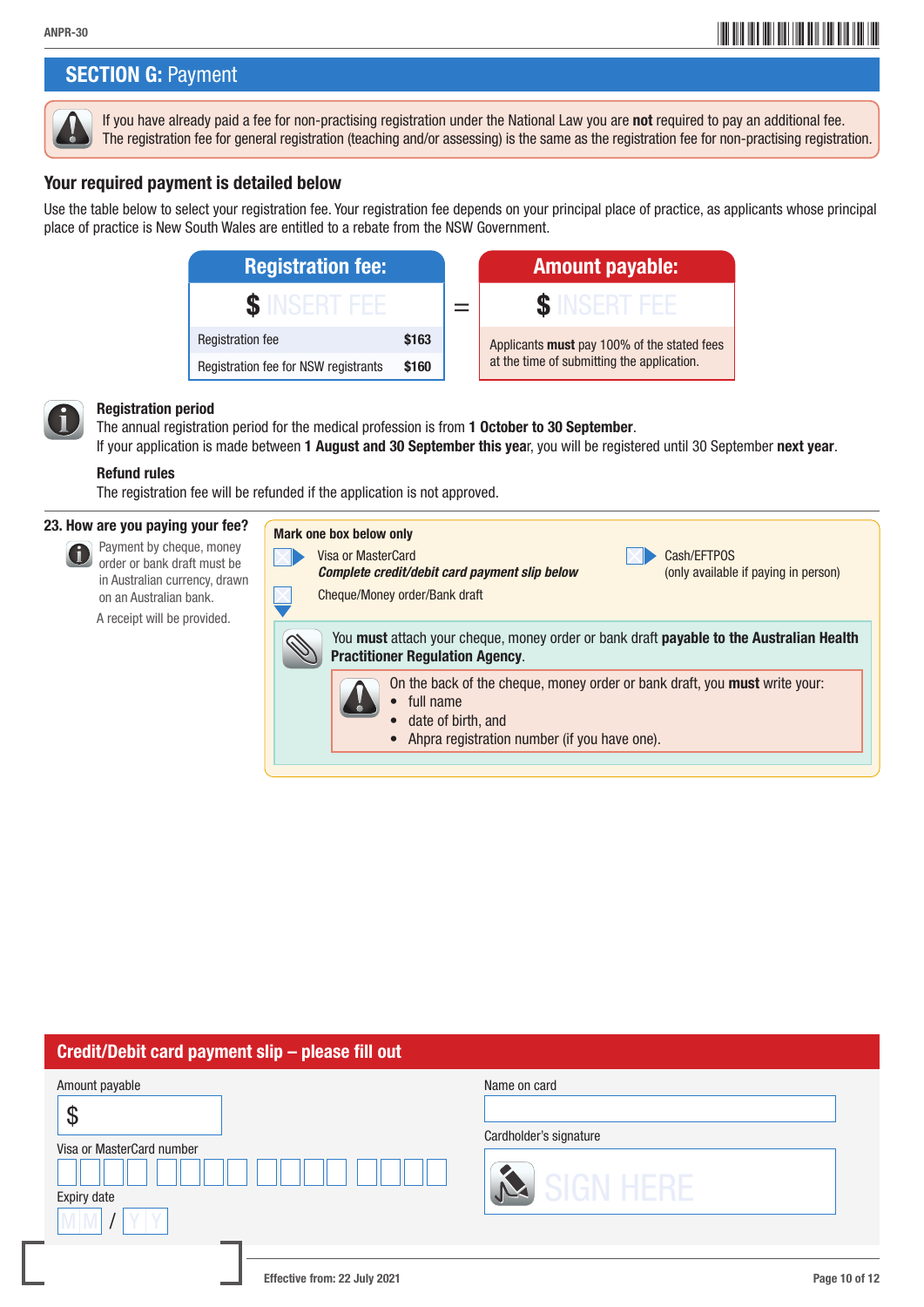# \*ANPR-3011\* ANPR-30

# **SECTION H: Checklist**

### Have the following items been attached or arranged, if required?

| <b>Additional documentation</b> |                                                                                                                                                       | <b>Attached</b> |
|---------------------------------|-------------------------------------------------------------------------------------------------------------------------------------------------------|-----------------|
| <b>Question 1</b>               | Evidence of a change of name                                                                                                                          |                 |
| <b>Question 6</b>               | A letter from the current or proposed organisation at which you will be teaching and/or assessing                                                     |                 |
| <b>Question 7</b>               | Certificate of Registration Status or Certificate of Good Standing has been requested from relevant authority                                         |                 |
| <b>Question 7</b>               | A separate sheet with registration details                                                                                                            |                 |
| <b>Questions</b><br>9 & 11      | A signed and dated written statement with details of any change to your criminal history in Australia and an explanation of the<br>circumstances      |                 |
| <b>Questions</b><br>10 & 12     | A separate sheet of additional overseas countries with criminal history and corresponding ICHC reference number                                       |                 |
| <b>Questions</b><br>10 & 12     | A signed and dated written statement with details of your criminal history in each of the countries listed and an explanation of<br>the circumstances |                 |
| <b>Ouestions</b><br>10, 12 & 13 | ICHC reference page provided by the approved vendor                                                                                                   |                 |
| <b>Ouestion 13</b>              | A separate sheet of additional overseas countries lived in and corresponding ICHC reference number                                                    |                 |
| <b>Question 17</b>              | A separate sheet with your impairment details                                                                                                         |                 |
| <b>Question 18</b>              | A separate sheet with your current suspension or cancellation details                                                                                 |                 |
| <b>Ouestion 19</b>              | A separate sheet with your previous cancellation, refusal or suspension details                                                                       |                 |
| <b>Question 20</b>              | A separate sheet with your conditions, undertakings or limitations details                                                                            |                 |
| <b>Question 21</b>              | A separate sheet with your disqualification details                                                                                                   |                 |
| <b>Question 22</b>              | A separate sheet with your conduct, performance or health proceedings                                                                                 |                 |
| <b>Payment</b>                  |                                                                                                                                                       |                 |
|                                 | <b>Registration fee</b>                                                                                                                               |                 |
|                                 | If paying by cheque/money order/bank draft, your name and registration number are written on the back                                                 |                 |

### Please post this form with payment and required attachments to:

| <b>Ahpra</b>                       |                   | You may contact Ahpra on                 |                   |
|------------------------------------|-------------------|------------------------------------------|-------------------|
| <b>GPO Box 9958</b>                |                   | 1300 419 495 or you can lodge an enquiry |                   |
| IN YOUR CAPITAL CITY (refer below) |                   | at www.ahpra.gov.au                      |                   |
| Sydney NSW 2001                    | Canberra ACT 2601 | Melbourne VIC 3001                       | Brisbane QLD 4001 |
| Adelaide SA 5001                   | Perth WA 6001     | Hobart TAS 7001                          | Darwin NT 0801    |